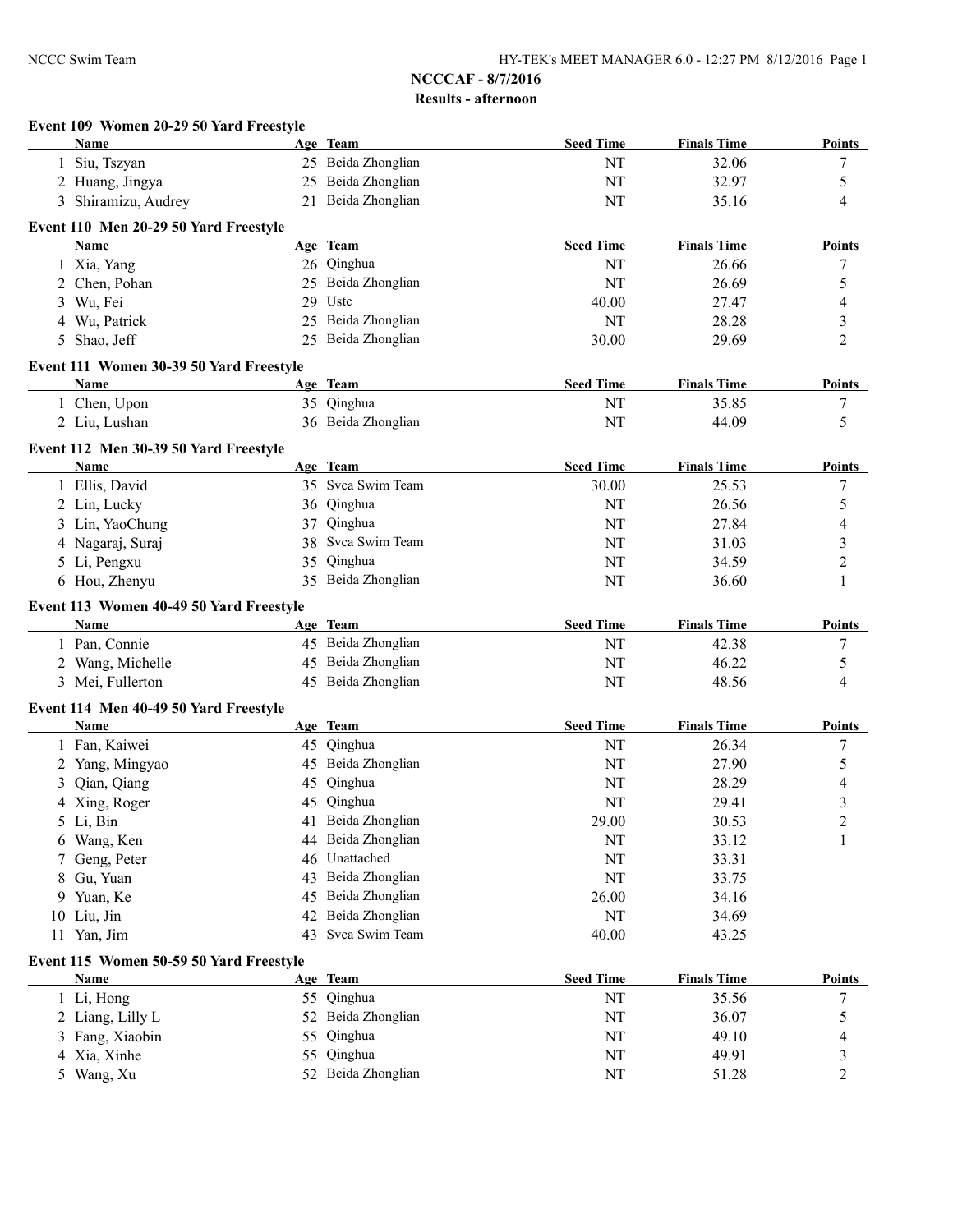## **(Event 115 Women 50-59 50 Yard Freestyle)**

| Name                                          |    | Age Team                     | <b>Seed Time</b> | <b>Finals Time</b> | <b>Points</b>           |
|-----------------------------------------------|----|------------------------------|------------------|--------------------|-------------------------|
| 6 Wang, Lydia                                 |    | 52 Beida Zhonglian           | NT               | 57.47              |                         |
| Event 116 Men 50-59 50 Yard Freestyle         |    |                              |                  |                    |                         |
| Name                                          |    | Age Team                     | <b>Seed Time</b> | <b>Finals Time</b> | <b>Points</b>           |
| 1 Dai, Howard                                 |    | 53 Beida Zhonglian           | 26.00            | 26.53              | 7                       |
| 2 Cui, Steve                                  | 55 | Qinghua                      | NT               | 27.56              | 5                       |
| Luo, Willison<br>3                            |    | 52 Beida Zhonglian           | <b>NT</b>        | 27.75              | 4                       |
| 4 Jiao, Max                                   | 52 | Beida Zhonglian              | <b>NT</b>        | 28.81              | 3                       |
| Yen, Scott<br>5                               | 55 | Qinghua                      | NT               | 34.05              | $\overline{\mathbf{c}}$ |
| Wu, Michael<br>6                              | 52 | Beida Zhonglian              | NT               | 37.47              | 1                       |
| Chen, Ke<br>7                                 | 56 | Svca Swim Team               | 31.00            | 37.56              |                         |
| Liu, Sean<br>8                                | 51 | Beida Zhonglian              | <b>NT</b>        | 42.93              |                         |
| 9 Wang, Jerry                                 | 52 | Beida Zhonglian              | NT               | 46.50              |                         |
| Event 117 Women 60-69 50 Yard Freestyle       |    |                              |                  |                    |                         |
| Name                                          |    | Age Team                     | <b>Seed Time</b> | <b>Finals Time</b> | <b>Points</b>           |
| 1 Wei, Renjun                                 |    | 62 Beida Zhonglian           | NT               | 44.19              | 7                       |
| 2 Hu, Xiaolu                                  |    | 62 Beida Zhonglian           | <b>NT</b>        | 52.47              | 5                       |
| 3 Lin, Lin                                    |    | 62 Beida Zhonglian           | <b>NT</b>        | 1:00.22            | 4                       |
|                                               |    |                              |                  |                    |                         |
| Event 118 Men 60-69 50 Yard Freestyle<br>Name |    | Age Team                     | <b>Seed Time</b> | <b>Finals Time</b> | Points                  |
| 1 Cheng, Aries                                |    | 60 Beida Zhonglian           | 34.00            | 31.85              |                         |
| 2 Ye, Juduo                                   |    | 64 Beida Zhonglian           | <b>NT</b>        | 48.22              | 7<br>5                  |
|                                               |    |                              |                  |                    |                         |
| Event 119 Women 70-100 50 Yard Freestyle      |    |                              |                  |                    |                         |
| <b>Name</b>                                   |    | Age Team                     | <b>Seed Time</b> | <b>Finals Time</b> | <b>Points</b>           |
| 1 Su, Shaozheng                               |    | 70 Unattached                | NT               | 1:25.06            | 7                       |
| Event 120 Men 70-100 50 Yard Freestyle        |    |                              |                  |                    |                         |
| Name                                          |    | Age Team                     | <b>Seed Time</b> | <b>Finals Time</b> | <b>Points</b>           |
| 1 Huang, Renrong                              |    | 74 Beida Zhonglian           | NT               | 33.81              | 7                       |
| 2 Zhu, Aron                                   |    | 72 Beida Zhonglian           | NT               | 35.22              | 5                       |
| 3 Xiang, Longchun                             | 72 | Tian MU Education Foundation | 48.00            | 45.90              | 4                       |
| 4 Xie, Dingguo                                | 74 | Beida Zhonglian              | <b>NT</b>        | 54.50              | 3                       |
| 5 Yen, ChengChung                             | 75 | Beida Zhonglian              | <b>NT</b>        | 57.37              | $\overline{c}$          |
| 6 Lin, Kuixun                                 | 71 | Beida Zhonglian              | <b>NT</b>        | 1:07.72            | 1                       |
| 7 Li, Zide                                    | 72 | Beida Zhonglian              | <b>NT</b>        | 1:11.04            |                         |
| Event 121 Women 20-29 50 Yard Breaststroke    |    |                              |                  |                    |                         |
| <b>Name</b>                                   |    | Age Team                     | <b>Seed Time</b> | <b>Finals Time</b> | <b>Points</b>           |
| 1 Siu, Carissa                                | 25 | Beida Zhonglian              | NT               | 39.25              | 7                       |
| 2 Huang, Jingya                               | 25 | Beida Zhonglian              | NT               | 44.59              | 5                       |
| Siu, Tszyan<br>3                              | 25 | Beida Zhonglian              | NT               | 46.06              | 4                       |
| 4 Hu, Sirui                                   | 29 | Svca Swim Team               | NT               | 51.59              | 3                       |
| Sun, Huan<br>5                                | 25 | Qinghua                      | NT               | 54.47              | 2                       |
|                                               |    |                              |                  |                    |                         |
| Event 122 Men 20-29 50 Yard Breaststroke      |    |                              |                  |                    |                         |
| <b>Name</b>                                   |    | Age Team                     | <b>Seed Time</b> | <b>Finals Time</b> | <b>Points</b>           |
| 1 Chen, Pohan                                 |    | 25 Beida Zhonglian           | NT               | 32.25              | 7                       |
| 2 Shao, Jeff                                  | 25 | Beida Zhonglian              | 34.00            | 35.93              | 5                       |
| 3 Wu, Fei                                     |    | 29 Ustc                      | 45.00            | 38.65              | 4                       |
| 4 Wu, Patrick                                 |    | 25 Beida Zhonglian           | NT               | 43.50              | 3                       |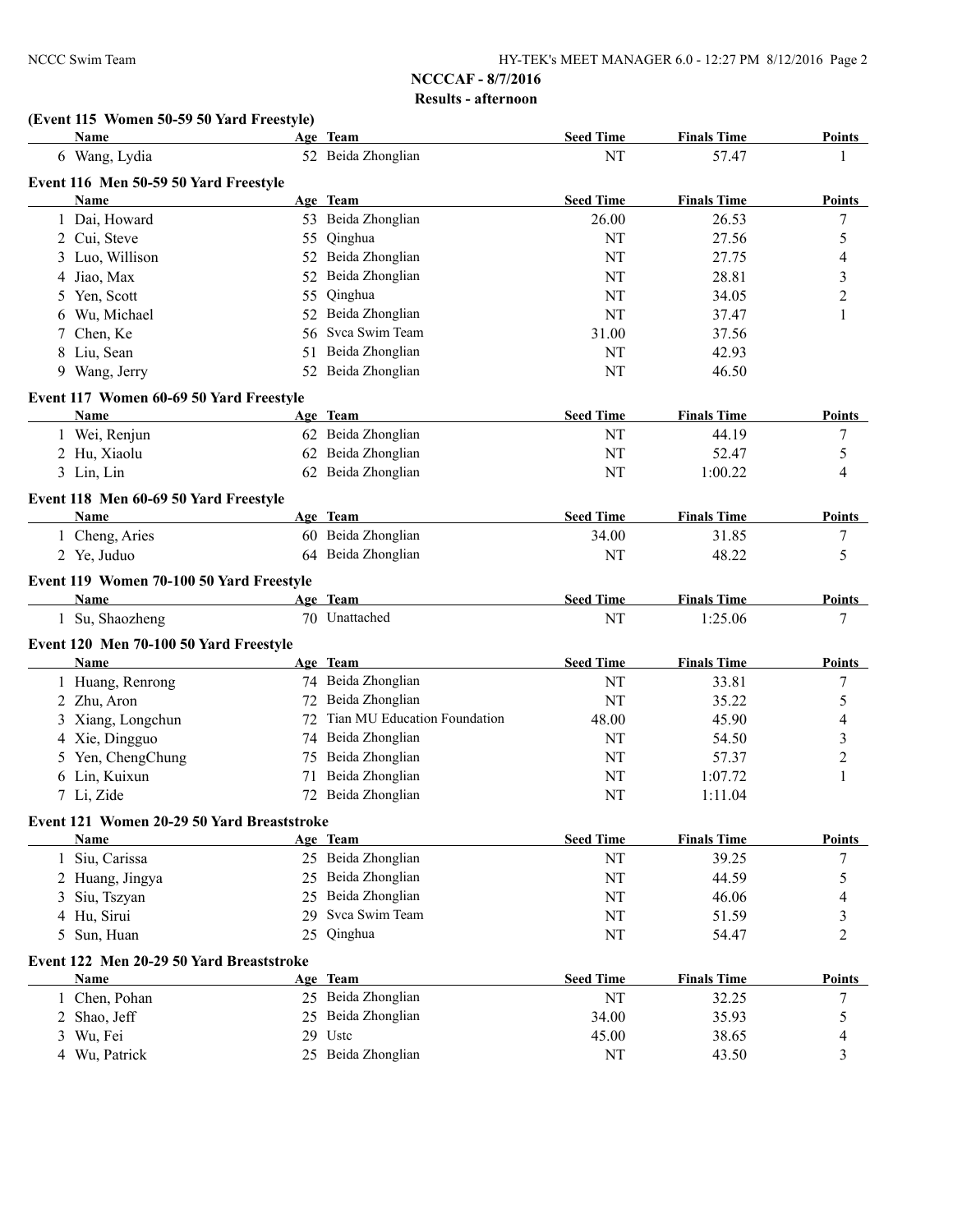|   | Event 123 Women 30-39 50 Yard Breaststroke<br>Name |    | Age Team                                 | <b>Seed Time</b> | <b>Finals Time</b> | <b>Points</b>           |
|---|----------------------------------------------------|----|------------------------------------------|------------------|--------------------|-------------------------|
|   | 1 Chen, Fei                                        |    | 35 Beida Zhonglian                       | NT               | 54.59              | 7                       |
|   | 2 Li, Cindy                                        |    | 35 Qinghua                               | NT               | 55.19              | 5                       |
|   |                                                    |    |                                          |                  |                    |                         |
|   | Event 124 Men 30-39 50 Yard Breaststroke           |    |                                          |                  |                    |                         |
|   | <b>Name</b>                                        |    | Age Team                                 | <b>Seed Time</b> | <b>Finals Time</b> | <b>Points</b>           |
|   | 1 Zhao, Xinliang                                   |    | 35 Beida Zhonglian                       | NT               | 40.16              | 7                       |
|   | 2 Li, Pengxu                                       |    | 35 Qinghua                               | NT               | 46.47              | 5                       |
|   | 3 Hou, Zhenyu                                      |    | 35 Beida Zhonglian                       | NT               | 46.90              | 4                       |
|   | 4 Li, Miao                                         |    | 34 Beida Zhonglian                       | NT               | 51.50              | 3                       |
|   | Event 125 Women 40-49 50 Yard Breaststroke         |    |                                          |                  |                    |                         |
|   | <b>Name</b>                                        |    | Age Team                                 | <b>Seed Time</b> | <b>Finals Time</b> | <b>Points</b>           |
|   | 1 Zhao, Bo                                         |    | 45 Beida Zhonglian                       | NT               | 48.75              | 7                       |
|   | 2 Mei, Fullerton                                   |    | 45 Beida Zhonglian                       | NT               | 54.82              | 5                       |
|   | 3 Zhang, Jenny                                     |    | 45 Beida Zhonglian                       | NT               | 58.31              | 4                       |
|   | Event 126 Men 40-49 50 Yard Breaststroke           |    |                                          |                  |                    |                         |
|   | Name                                               |    | Age Team                                 | <b>Seed Time</b> | <b>Finals Time</b> | <b>Points</b>           |
|   | 1 Hu, Brian                                        |    | 45 Beida Zhonglian                       | 35.00            | 35.56              | 7                       |
|   | 2 Zhou, DI                                         |    | 46 Svca Swim Team                        | 36.00            | 37.06              | 5                       |
| 3 | Lu, Yanchen                                        |    | 42 Qinghua                               | NT               | 37.78              | 4                       |
| 4 | Chan, Edwin                                        |    | 43 Beida Zhonglian                       | 36.00            | 37.94              | 3                       |
|   | Huang, William                                     |    | 44 Beida Zhonglian                       | NT               | 43.43              | 2                       |
|   | 6 Wang, Ken                                        |    | 44 Beida Zhonglian                       | NT               | 44.13              | 1                       |
|   |                                                    |    |                                          |                  |                    |                         |
|   | Event 127 Women 50-59 50 Yard Breaststroke         |    |                                          |                  |                    |                         |
|   | <b>Name</b>                                        |    | Age Team                                 | <b>Seed Time</b> | <b>Finals Time</b> | <b>Points</b>           |
|   | 1 Wu, Fengling                                     |    | 52 Beida Zhonglian                       | NT               | 41.69              | 7                       |
|   | Yip, Christina                                     |    | 52 Beida Zhonglian                       | NT               | 43.19              | 5                       |
| 3 | Wei, Yvonne                                        |    | 52 Beida Zhonglian                       | NT               | 50.84              | 4                       |
|   | Xia, Xinhe                                         |    | 55 Qinghua                               | NT               | 53.93              | 3                       |
|   | 5 Guo, Minny                                       |    | 55 Qinghua                               | NT               | 58.60              | $\overline{2}$          |
|   | Event 128 Men 50-59 50 Yard Breaststroke           |    |                                          |                  |                    |                         |
|   | Name                                               |    | Age Team                                 | <b>Seed Time</b> | <b>Finals Time</b> | <b>Points</b>           |
|   | 1 Luo, Willison                                    |    | 52 Beida Zhonglian                       | NT               | 36.15              | 7                       |
|   | 2 Huang, Tao                                       |    | 55 Qinghua                               | NT               | 36.35              | 5                       |
| 3 | Xu, Jianzhong                                      |    | 55 Qinghua                               | NT               | 40.59              | 4                       |
|   | 4 Yen, Scott                                       |    | 55 Qinghua                               | NT               | 41.81              | 3                       |
|   | Zhang, Alfred                                      |    | 52 Beida Zhonglian                       | NT               | 42.22              | $\overline{c}$          |
| 6 | Liu, Sean                                          | 51 | Beida Zhonglian                          | NT               | 44.15              | 1                       |
|   | Chen, Ke                                           |    | 56 Svca Swim Team                        | 37.00            | 44.87              |                         |
|   | 8 Zhang, Yanling                                   |    | 52 Beida Zhonglian                       | NT               | 52.66              |                         |
|   | Event 129 Women 60-69 50 Yard Breaststroke         |    |                                          |                  |                    |                         |
|   | Name                                               |    | Age Team                                 | <b>Seed Time</b> | <b>Finals Time</b> | <b>Points</b>           |
|   | 1 Hu, Xiaolu                                       |    | 62 Beida Zhonglian                       | NT               | 54.59              | 7                       |
|   | 2 Lin, Lin                                         |    | 62 Beida Zhonglian                       | NT               | 1:01.62            | 5                       |
|   | Event 130 Men 60-69 50 Yard Breaststroke           |    |                                          |                  |                    |                         |
|   |                                                    |    |                                          |                  |                    |                         |
|   |                                                    |    |                                          |                  |                    |                         |
|   | Name                                               |    | Age Team                                 | <b>Seed Time</b> | <b>Finals Time</b> |                         |
|   | 1 Wang, Phillip<br>2 Wen, Sam                      |    | 60 Beida Zhonglian<br>62 Beida Zhonglian | NT<br>NT         | 44.44<br>49.12     | <b>Points</b><br>7<br>5 |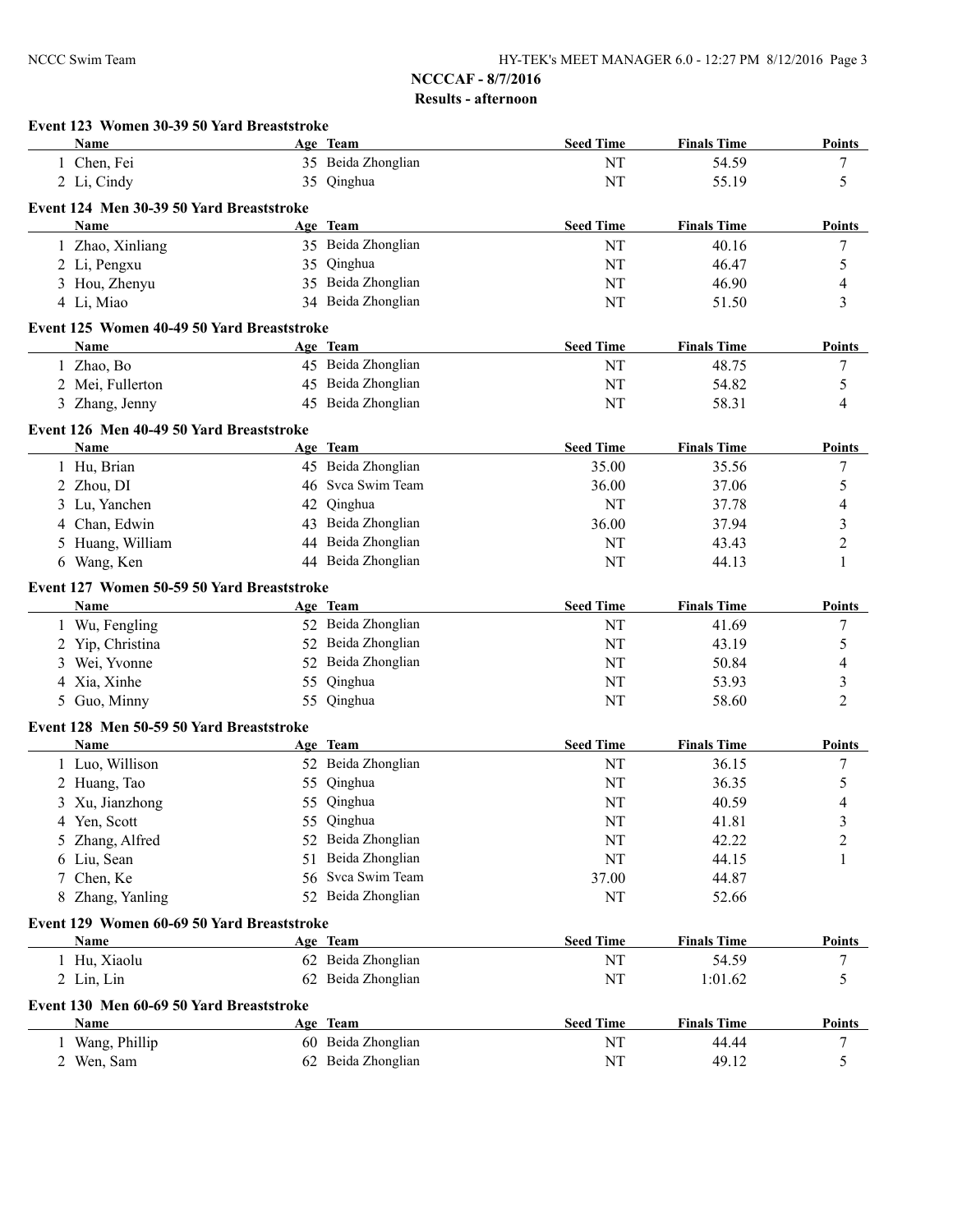|   | (Event 130 Men 60-69 50 Yard Breaststroke)            |    |                                 |                  |                    |               |
|---|-------------------------------------------------------|----|---------------------------------|------------------|--------------------|---------------|
|   | Name                                                  |    | Age Team                        | <b>Seed Time</b> | <b>Finals Time</b> | Points        |
|   | 3 Tian, Tony                                          |    | 62 Beida Zhonglian              | NT               | 52.84              | 4             |
|   | 4 Ye, Juduo                                           |    | 64 Beida Zhonglian              | NT               | 54.81              | 3             |
|   | Event 131 Women 70-100 50 Yard Breaststroke           |    |                                 |                  |                    |               |
|   | <b>Name</b>                                           |    | Age Team                        | <b>Seed Time</b> | <b>Finals Time</b> | <b>Points</b> |
|   | 1 Su, Shaozheng                                       |    | 70 Unattached                   | NT               | 1:07.62            | 7             |
|   | Event 132 Men 70-100 50 Yard Breaststroke             |    |                                 |                  |                    |               |
|   | <b>Name</b>                                           |    | Age Team                        | <b>Seed Time</b> | <b>Finals Time</b> | Points        |
|   | 1 Huang, Renrong                                      |    | 74 Beida Zhonglian              | NT               | 44.56              | 7             |
|   | 2 Zhu, Aron                                           |    | 72 Beida Zhonglian              | NT               | 44.88              | 5             |
| 3 | Gan, Jerry                                            |    | 72 Beida Zhonglian              | NT               | 48.31              | 4             |
|   | 4 Huang, Zhenhua                                      |    | 74 Unattached                   | NT               | 54.59              | 3             |
|   | 5 Yen, ChengChung                                     |    | 75 Beida Zhonglian              | NT               | 1:01.65            | 2             |
|   | 6 Xie, Dingguo                                        |    | 74 Beida Zhonglian              | NT               | 1:07.78            | 1             |
|   | 7 Lin, Kuixun                                         |    | 71 Beida Zhonglian              | NT               | 1:33.29            |               |
|   | Event 133 Women 20-29 50 Yard Backstroke              |    |                                 |                  |                    |               |
|   | Name                                                  |    | Age Team                        | <b>Seed Time</b> | <b>Finals Time</b> | Points        |
|   | 1 Shiramizu, Audrey                                   |    | 21 Beida Zhonglian              | NT               | 39.68              | 7             |
|   | Event 134 Men 20-29 50 Yard Backstroke                |    |                                 |                  |                    |               |
|   | <b>Name</b>                                           |    | Age Team                        | <b>Seed Time</b> | <b>Finals Time</b> | Points        |
|   | 1 Chen, Pohan                                         |    | 25 Beida Zhonglian              | NT               | 35.53              | 7             |
|   | 2 Wu, Patrick                                         |    | 25 Beida Zhonglian              | NT               | 40.00              | 5             |
|   |                                                       |    |                                 |                  |                    |               |
|   | Event 135 Women 30-39 50 Yard Backstroke              |    |                                 |                  |                    |               |
|   | Name                                                  |    | Age Team                        | <b>Seed Time</b> | <b>Finals Time</b> | <b>Points</b> |
|   | 1 Chen, Upon                                          |    | 35 Qinghua                      | NT               | 46.62              | 7             |
|   | 2 Chen, Songjie                                       |    | 35 Qinghua                      | NT               | 1:07.25            | 5             |
|   | Event 136 Men 30-39 50 Yard Backstroke                |    |                                 |                  |                    |               |
|   | Name                                                  |    | Age Team                        | <b>Seed Time</b> | <b>Finals Time</b> | <b>Points</b> |
|   | 1 Zhao, Xinliang                                      |    | 35 Beida Zhonglian              | NT               | 45.55              | 7             |
|   | 2 Li, Pengxu                                          |    | 35 Qinghua                      | NT               | 51.59              | 5             |
|   | Event 137 Women 40-49 50 Yard Backstroke              |    |                                 |                  |                    |               |
|   | <b>Name</b>                                           |    | Age Team                        | <b>Seed Time</b> | <b>Finals Time</b> | <b>Points</b> |
|   | 1 Xiang, Jiayin                                       |    | 41 Tian MU Education Foundation | NT               | 46.63              | 7             |
|   | 2 Pan, Connie                                         |    | 45 Beida Zhonglian              | NT               | 47.25              | 5             |
|   | Wang, Michelle                                        |    | 45 Beida Zhonglian              | NT               | 1:02.15            | 4             |
|   | 4 Zhang, Jenny                                        |    | 45 Beida Zhonglian              | $\rm{NT}$        | 1:16.23            | 3             |
|   |                                                       |    |                                 |                  |                    |               |
|   | Event 138 Men 40-49 50 Yard Backstroke<br><b>Name</b> |    | Age Team                        | <b>Seed Time</b> | <b>Finals Time</b> | <b>Points</b> |
|   | 1 Qian, Qiang                                         |    | 45 Qinghua                      | NT               | 33.40              | 7             |
|   |                                                       |    | 45 Beida Zhonglian              | 34.50            |                    |               |
|   | 2 Hu, Brian                                           | 45 | Beida Zhonglian                 |                  | 38.88              | 5             |
|   | 3 Yang, Mingyao                                       | 43 | Beida Zhonglian                 | $\rm{NT}$        | 42.95              | 4             |
|   | 4 Chan, Edwin                                         |    |                                 | 35.00            | 46.57              | 3             |
|   | Event 139 Women 50-59 50 Yard Backstroke              |    |                                 |                  |                    |               |
|   | Name                                                  |    | Age Team                        | <b>Seed Time</b> | <b>Finals Time</b> | <b>Points</b> |
|   | 1 Li, Hong                                            |    | 55 Qinghua                      | $\rm{NT}$        | 39.81              | 7             |
|   | 2 Dong, Yan                                           |    | 52 Beida Zhonglian              | $\rm{NT}$        | 43.83              | 5             |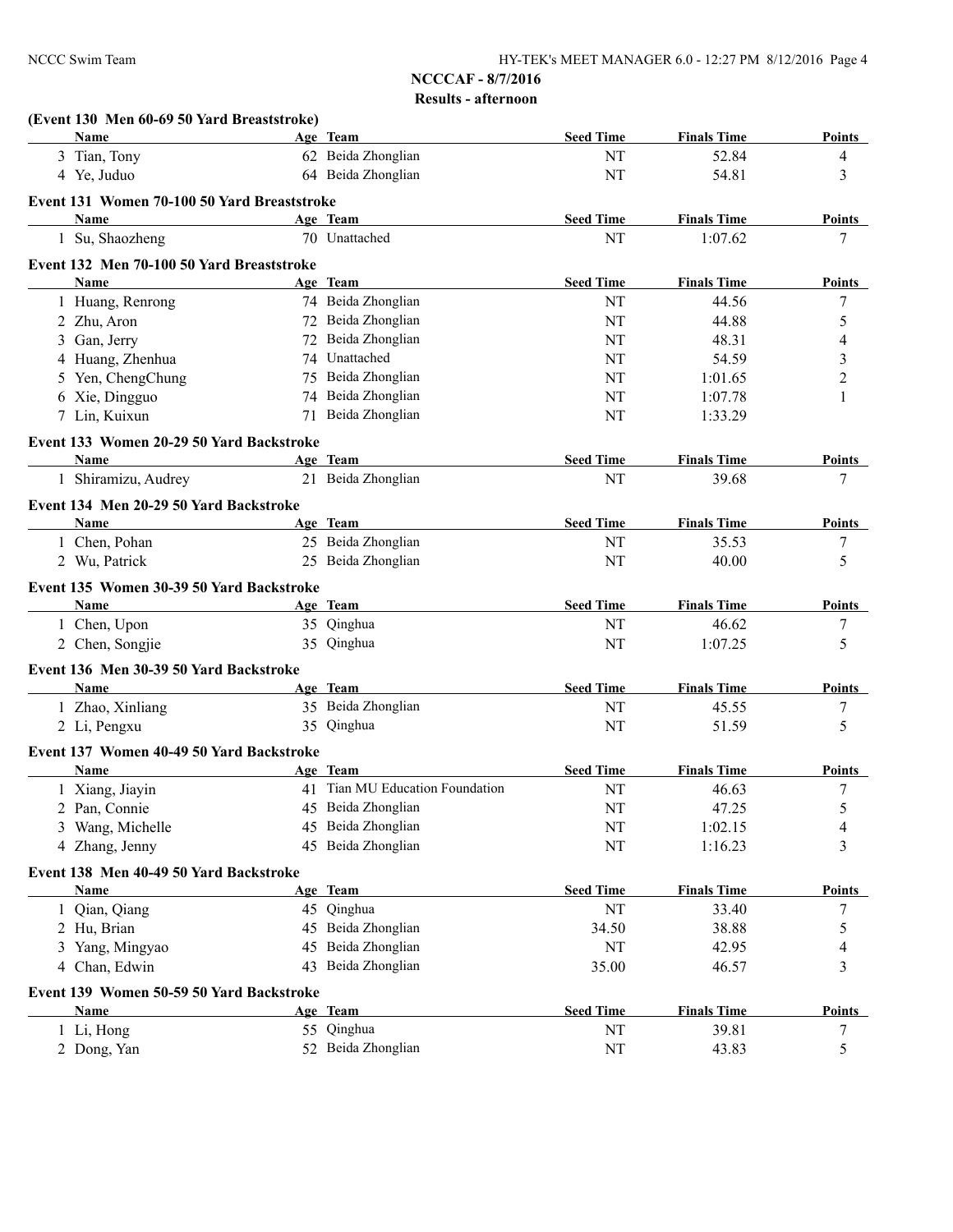|   | Name                                     |    | Age Team                        | <b>Seed Time</b> | <b>Finals Time</b> | <b>Points</b>    |
|---|------------------------------------------|----|---------------------------------|------------------|--------------------|------------------|
|   | 3 Yue, Tian                              |    | 52 Beida Zhonglian              | NT               | 49.84              | 4                |
|   | 4 Guo, Minny                             |    | 55 Qinghua                      | NT               | 57.97              | 3                |
|   | Event 140 Men 50-59 50 Yard Backstroke   |    |                                 |                  |                    |                  |
|   | <b>Name</b>                              |    | Age Team                        | <b>Seed Time</b> | <b>Finals Time</b> | <b>Points</b>    |
|   | 1 Dai, Howard                            |    | 53 Beida Zhonglian              | 27.00            | 33.78              | $\boldsymbol{7}$ |
|   |                                          |    | 52 Beida Zhonglian              | NT               | 37.72              |                  |
|   | 2 Jiao, Max<br>3 Yen, Scott              |    | 55 Qinghua                      | NT               | 44.19              | 5                |
|   |                                          |    | Beida Zhonglian                 |                  |                    | 4                |
| 4 | Sun, Liqian                              | 58 |                                 | NT               | 44.91              | 3                |
|   | 5 Xu, Jianzhong                          | 55 | Qinghua<br>52 Beida Zhonglian   | NT               | 45.15              | $\overline{2}$   |
|   | 6 Lu, Frank                              |    |                                 | NT               | 1:03.66            | 1                |
|   | Event 141 Women 60-69 50 Yard Backstroke |    |                                 |                  |                    |                  |
|   | Name                                     |    | Age Team                        | <b>Seed Time</b> | <b>Finals Time</b> | <b>Points</b>    |
|   | 1 Sweeney, Jennifer                      |    | 62 Beida Zhonglian              | NT               | 51.57              | 7                |
|   | 2 Hu, Xiaolu                             |    | 62 Beida Zhonglian              | NT               | 55.90              | 5                |
|   | 3 Wei, Renjun                            |    | 62 Beida Zhonglian              | NT               | 1:04.91            | 4                |
|   | Event 142 Men 60-69 50 Yard Backstroke   |    |                                 |                  |                    |                  |
|   | <b>Name</b>                              |    | Age Team                        | <b>Seed Time</b> | <b>Finals Time</b> | Points           |
|   | 1 Gan, Zhongjie                          |    | 69 Beida Zhonglian              | NT               | 43.50              | 7                |
|   | 2 Xiang, Longchun                        |    | 72 Tian MU Education Foundation | 50.00            | 49.35              | 5                |
|   | 3 Lin, Xiaochun                          |    | 64 Beida Zhonglian              | NT               | 49.72              | 4                |
|   |                                          |    |                                 |                  |                    |                  |
|   | Event 143 Women 20-29 50 Yard Butterfly  |    |                                 |                  |                    |                  |
|   | Name                                     |    | Age Team                        | <b>Seed Time</b> | <b>Finals Time</b> | <b>Points</b>    |
|   | 1 Tao, Li                                |    | 25 Beida Zhonglian              | NT               | 31.81              | 7                |
|   | 2 Huang, Jingya                          |    | 25 Beida Zhonglian              | NT               | 37.00              | 5                |
|   | 3 Siu, Tszyan                            |    | 25 Beida Zhonglian              | NT               | 46.54              | 4                |
|   | Event 144 Men 20-29 50 Yard Butterfly    |    |                                 |                  |                    |                  |
|   | Name                                     |    | Age Team                        | <b>Seed Time</b> | <b>Finals Time</b> | Points           |
|   | 1 Xia, Yang                              |    | 26 Qinghua                      | NT               | 28.49              | 7                |
|   | 2 Chen, Pohan                            |    | 25 Beida Zhonglian              | NT               | 30.63              | 5                |
|   |                                          |    |                                 |                  |                    |                  |
|   | Event 145 Women 30-39 50 Yard Butterfly  |    |                                 |                  |                    |                  |
|   | Name                                     |    | Age Team                        | <b>Seed Time</b> | <b>Finals Time</b> | <b>Points</b>    |
|   | 1 Tsai, Christina                        |    | 35 Qinghua                      | NT               | 40.82              | 7                |
|   | 2 Liu, Lushan                            |    | 36 Beida Zhonglian              | NT               | 54.28              | 5                |
|   | Event 146 Men 30-39 50 Yard Butterfly    |    |                                 |                  |                    |                  |
|   | <b>Name</b>                              |    | Age Team                        | <b>Seed Time</b> | <b>Finals Time</b> | <b>Points</b>    |
|   | *1 Lin, Lucky                            |    | 36 Qinghua                      | NT               | 27.81              | 6                |
|   | *1 Chan, Ben                             |    | 37 Qinghua                      | NT               | 27.81              | 6                |
|   | 3 Ellis, David                           |    | 35 Svca Swim Team               | 33.00            | 28.62              | 4                |
|   | 4 Pan, Pengyu                            |    | 30 Beida Zhonglian              | NT               | 28.84              | 3                |
|   | Event 147 Women 40-49 50 Yard Butterfly  |    |                                 |                  |                    |                  |
|   | Name                                     |    | Age Team                        | <b>Seed Time</b> | <b>Finals Time</b> | Points           |
|   | 1 Zhan, Jane                             |    | 45 Beida Zhonglian              | NT               | 33.72              | 7                |
|   |                                          |    |                                 |                  |                    |                  |
|   | Event 148 Men 40-49 50 Yard Butterfly    |    |                                 |                  |                    |                  |
|   | Name                                     |    | Age Team                        | <b>Seed Time</b> | <b>Finals Time</b> | <b>Points</b>    |
|   | 1 Fan, Kaiwei                            |    | 45 Qinghua                      | $\rm{NT}$        | 32.32              | 7                |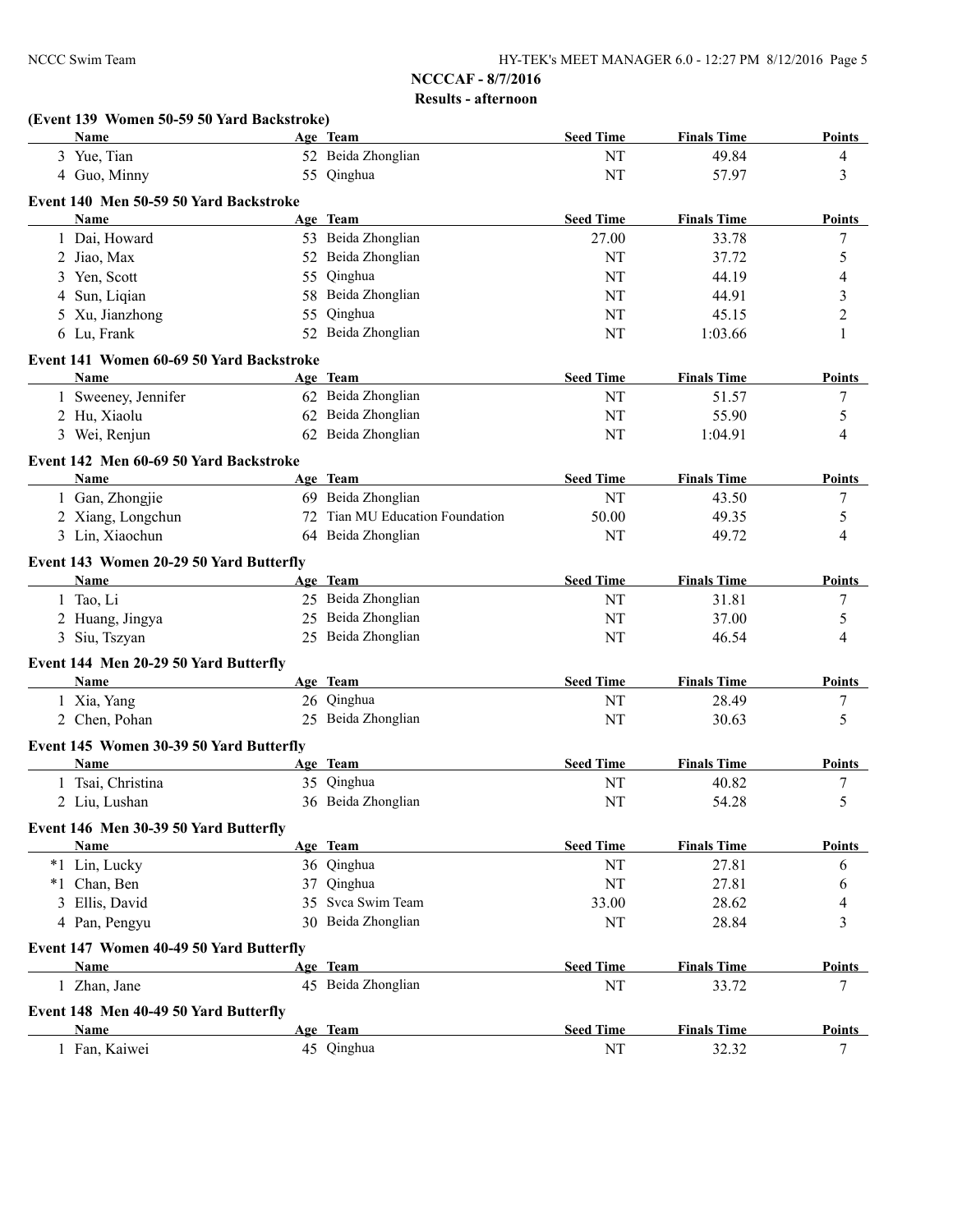|   | (Event 148 Men 40-49 50 Yard Butterfly)<br>Name |    | Age Team           | <b>Seed Time</b> | <b>Finals Time</b> | Points           |
|---|-------------------------------------------------|----|--------------------|------------------|--------------------|------------------|
|   | 2 Wang, Ding                                    |    | 40 Svca Swim Team  | 36.03            | 33.75              | 5                |
|   | 3 Yuan, Ke                                      |    | 45 Beida Zhonglian | 28.00            | 34.85              | 4                |
|   | 4 Gu, Yuan                                      |    | 43 Beida Zhonglian | NT               | 36.28              | 3                |
| 5 | Yang, Mingyao                                   |    | 45 Beida Zhonglian | NT               | 38.75              | 2                |
|   | 6 Geng, Peter                                   |    | 46 Unattached      | NT               | 40.03              | 1                |
|   | 7 Wang, Ken                                     |    | 44 Beida Zhonglian | NT               | 40.44              |                  |
|   | Event 149 Women 50-59 50 Yard Butterfly         |    |                    |                  |                    |                  |
|   | Name                                            |    | Age Team           | <b>Seed Time</b> | <b>Finals Time</b> | <b>Points</b>    |
|   | 1 Liang, Lilly L                                |    | 52 Beida Zhonglian | NT               | 44.07              | 7                |
|   | 2 Wei, Wei                                      |    | 52 Beida Zhonglian | NT               | 45.06              | 5                |
|   | 3 Yue, Tian                                     |    | 52 Beida Zhonglian | NT               | 51.28              | 4                |
|   | Event 150 Men 50-59 50 Yard Butterfly           |    |                    |                  |                    |                  |
|   | Name                                            |    | Age Team           | <b>Seed Time</b> | <b>Finals Time</b> | <b>Points</b>    |
|   | 1 Dai, Howard                                   |    | 53 Beida Zhonglian | 26.50            | 28.47              | $\boldsymbol{7}$ |
|   | 2 Deng, Edward                                  |    | 55 Qinghua         | NT               | 30.19              | 5                |
| 3 | Luo, Willison                                   |    | 52 Beida Zhonglian | NT               | 30.65              | 4                |
| 4 | Jiao, Max                                       | 52 | Beida Zhonglian    | NT               | 30.93              | 3                |
| 5 | Zhang, Yi                                       | 53 | Beida Zhonglian    | NT               | 36.81              | 2                |
|   | 6 Lu, Frank                                     | 52 | Beida Zhonglian    | NT               | 46.40              | 1                |
|   | 7 Liu, Sean                                     |    | 51 Beida Zhonglian | NT               | 1:01.87            |                  |
|   | Event 152 Men 60-69 50 Yard Butterfly           |    |                    |                  |                    |                  |
|   | <b>Name</b>                                     |    | Age Team           | <b>Seed Time</b> | <b>Finals Time</b> | <b>Points</b>    |
|   | 1 Zheng, YC                                     |    | 63 Beida Zhonglian | NT               | 43.76              | 7                |
|   | 2 Li, Jianhua                                   |    | 60 Beida Zhonglian | 45.00            | 53.85              | 5                |
|   | 3 Ye, Juduo                                     |    | 64 Beida Zhonglian | NT               | 1:04.03            | 4                |
|   | Event 153 Women 20-29 100 Yard Freestyle        |    |                    |                  |                    |                  |
|   | Name                                            |    | Age Team           | <b>Seed Time</b> | <b>Finals Time</b> | <b>Points</b>    |
|   | 1 Huang, Jingya                                 |    | 25 Beida Zhonglian | NT               | 1:12.52            | 7                |
|   | 2 Shiramizu, Audrey                             |    | 21 Beida Zhonglian | NT               | 1:21.25            | 5                |
|   | 3 Mao, Lily                                     |    | 23 Svca Swim Team  | NT               | 2:07.19            | 4                |
|   | 4 Yang, Lihong                                  |    | 43 Svca Swim Team  | NT               | 2:29.84            | 3                |
|   | Event 154 Men 20-29 100 Yard Freestyle          |    |                    |                  |                    |                  |
|   | Name                                            |    | Age Team           | <b>Seed Time</b> | <b>Finals Time</b> | Points           |
|   | *1 Shao, Jeff                                   |    | 25 Beida Zhonglian | 33.00            | 1:11.97            | 6                |
|   | *1 Zhu, Li                                      |    | 25 Qinghua         | NT               | 1:11.97            | 6                |
|   | Event 155 Women 30-39 100 Yard Freestyle        |    |                    |                  |                    |                  |
|   | Name                                            |    | Age Team           | <b>Seed Time</b> | <b>Finals Time</b> | <b>Points</b>    |
|   | 1 Tsai, Christina                               |    | 35 Qinghua         | NT               | 1:20.40            | 7                |
|   | 2 Wang, Ximing                                  |    | 35 Qinghua         | NT               | 1:35.59            | 5                |
| 3 | Liu, Lushan                                     |    | 36 Beida Zhonglian | NT               | 1:42.84            | 4                |
|   | 4 Chen, Songjie                                 |    | 35 Qinghua         | NT               | 2:02.53            | 3                |
|   | Event 156 Men 30-39 100 Yard Freestyle          |    |                    |                  |                    |                  |
|   | Name                                            |    | Age Team           | <b>Seed Time</b> | <b>Finals Time</b> | <b>Points</b>    |
|   | 1 Ellis, David                                  |    | 35 Svca Swim Team  | 1:05.00          | 56.71              | 7                |
|   | 2 Lin, YaoChung                                 |    | 37 Qinghua         | NT               | 1:00.25            | 5                |
|   | 3 Yang, Kai                                     |    | 38 Qinghua         | NT               | 1:03.31            | 4                |
|   | 4 Hou, Zhenyu                                   |    | 35 Beida Zhonglian | NT               | 1:25.20            | 3                |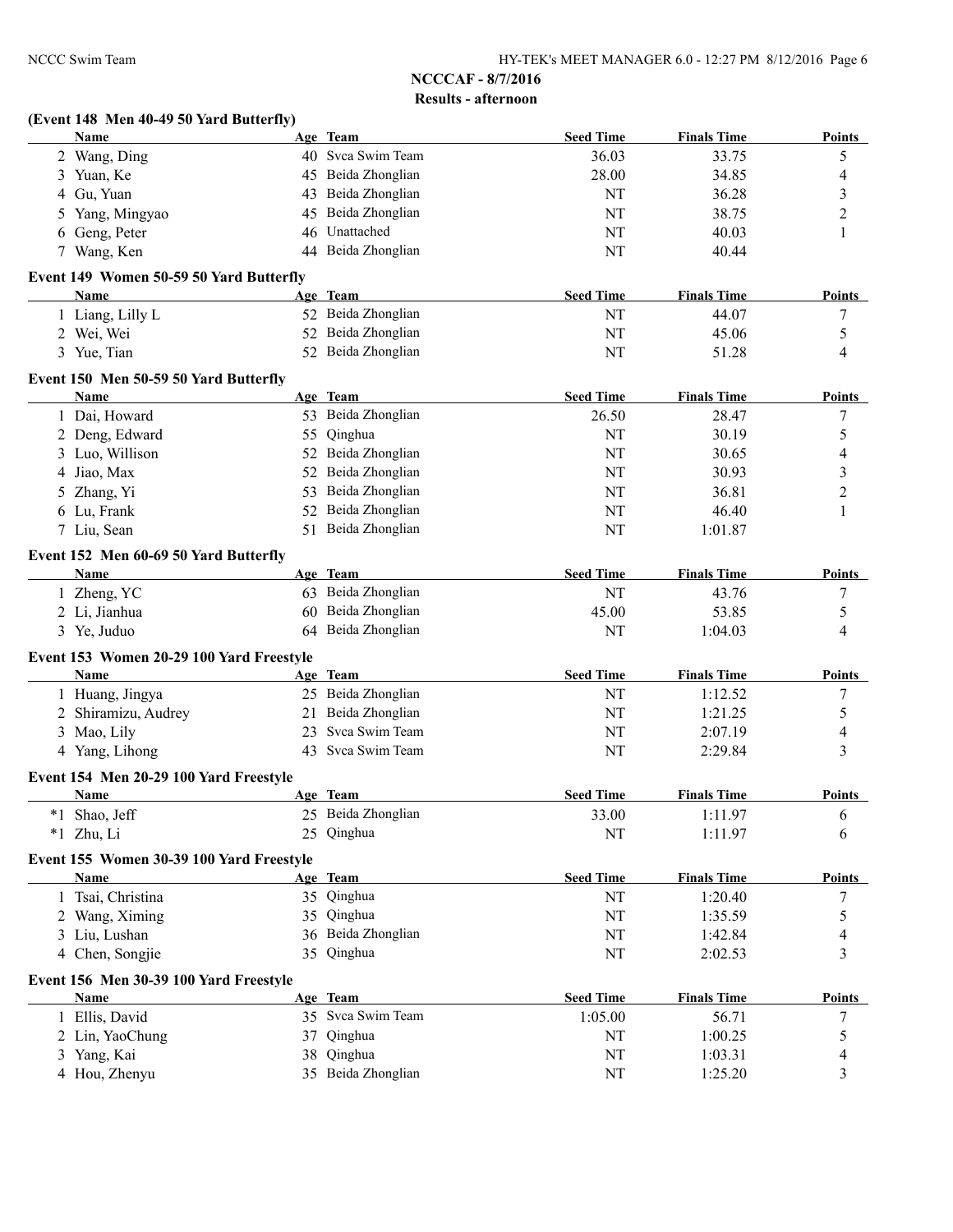|   | Event 157 Women 40-49 100 Yard Freestyle         |    |                    |                  |                    |                          |
|---|--------------------------------------------------|----|--------------------|------------------|--------------------|--------------------------|
|   | <b>Name</b>                                      |    | Age Team           | <b>Seed Time</b> | <b>Finals Time</b> | <b>Points</b>            |
|   | 1 Zhan, Jane                                     |    | 45 Beida Zhonglian | NT               | 1:19.28            | 7                        |
|   | 2 Wei, Yang                                      |    | 45 Qinghua         | NT               | 1:22.75            | 5                        |
| 3 | Mei, Fullerton                                   |    | 45 Beida Zhonglian | NT               | 1:49.53            | 4                        |
|   | 4 Wang, Michelle                                 |    | 45 Beida Zhonglian | NT               | 1:57.53            | 3                        |
|   | Event 158 Men 40-49 100 Yard Freestyle           |    |                    |                  |                    |                          |
|   | Name                                             |    | Age Team           | <b>Seed Time</b> | <b>Finals Time</b> | <b>Points</b>            |
|   | 1 Xing, Roger                                    |    | 45 Qinghua         | NT               | 1:04.28            | 7                        |
|   | 2 Yang, Mingyao                                  |    | 45 Beida Zhonglian | NT               | 1:10.41            | 5                        |
| 3 | Yin, Baoxuan                                     |    | 45 Qinghua         | NT               | 1:11.03            | $\overline{\mathcal{A}}$ |
| 4 | Gu, Yuan                                         |    | 43 Beida Zhonglian | NT               | 1:12.28            | $\mathfrak{Z}$           |
| 5 | Li, Bin                                          | 41 | Beida Zhonglian    | 1:05.00          | 1:12.47            | $\overline{c}$           |
|   | 6 Liu, Jin                                       |    | 42 Beida Zhonglian | NT               | 1:23.72            | 1                        |
|   | Xie, Peng                                        |    | 47 Beida Zhonglian | <b>NT</b>        | 1:40.25            |                          |
|   | 8 Yan, Jim                                       | 43 | Svca Swim Team     | 40.00            | 2:03.19            |                          |
|   |                                                  |    |                    |                  |                    |                          |
|   | Event 159 Women 50-59 100 Yard Freestyle<br>Name |    | Age Team           | <b>Seed Time</b> | <b>Finals Time</b> | Points                   |
|   |                                                  |    | 52 Beida Zhonglian |                  |                    |                          |
|   | 1 Yip, Christina                                 |    |                    | NT               | 1:24.50            | 7                        |
|   | 2 Liang, Lilly L                                 |    | 52 Beida Zhonglian | NT               | 1:27.43            | 5                        |
|   | 3 Yue, Tian                                      |    | 52 Beida Zhonglian | NT               | 1:33.00            | $\overline{\mathcal{A}}$ |
|   | Event 160 Men 50-59 100 Yard Freestyle           |    |                    |                  |                    |                          |
|   | Name                                             |    | Age Team           | <b>Seed Time</b> | <b>Finals Time</b> | Points                   |
|   | 1 Jiao, Max                                      |    | 52 Beida Zhonglian | NT               | 1:02.50            | 7                        |
|   | 2 Cui, Steve                                     |    | 55 Qinghua         | NT               | 1:02.56            | 5                        |
| 3 | Xu, Jianzhong                                    |    | 55 Qinghua         | NT               | 1:11.57            | $\overline{\mathcal{A}}$ |
| 4 | Gong, Peter                                      |    | 51 Beida Zhonglian | NT               | 1:19.31            | 3                        |
| 5 | Hanabusa, Russell                                |    | 52 Beida Zhonglian | NT               | 1:21.12            | $\overline{2}$           |
| 6 | Zhang, Yanling                                   |    | 52 Beida Zhonglian | NT               | 1:41.94            | 1                        |
|   | Event 161 Women 60-69 100 Yard Freestyle         |    |                    |                  |                    |                          |
|   | <b>Name</b>                                      |    | Age Team           | <b>Seed Time</b> | <b>Finals Time</b> | <b>Points</b>            |
|   | 1 Hu, Xiaolu                                     |    | 62 Beida Zhonglian | NT               | 2:00.82            | 7                        |
|   | 2 Lin, Lin                                       |    | 62 Beida Zhonglian | NT               | 2:16.13            | 5                        |
|   |                                                  |    |                    |                  |                    |                          |
|   | Event 162 Men 60-69 100 Yard Freestyle<br>Name   |    | Age Team           | <b>Seed Time</b> | <b>Finals Time</b> | Points                   |
|   |                                                  |    | 60 Beida Zhonglian |                  |                    |                          |
|   | 1 Cheng, Aries                                   |    |                    | 1:08.00          | 1:30.22            | 7                        |
|   | 2 Lin, Xiaochun                                  |    | 64 Beida Zhonglian | NT               | 1:43.47            | 5                        |
|   | Event 163 Women 20-29 100 Yard Breaststroke      |    |                    |                  |                    |                          |
|   | Name                                             |    | Age Team           | <b>Seed Time</b> | <b>Finals Time</b> | <b>Points</b>            |
|   | 1 Siu, Carissa                                   |    | 25 Beida Zhonglian | NT               | 1:30.03            | 7                        |
|   | 2 Sun, Huan                                      |    | 25 Qinghua         | NT               | 2:07.31            | 5                        |
|   | Event 164 Men 20-29 100 Yard Breaststroke        |    |                    |                  |                    |                          |
|   | Name                                             |    | Age Team           | <b>Seed Time</b> | <b>Finals Time</b> | <b>Points</b>            |
|   | 1 Shao, Jeff                                     |    | 25 Beida Zhonglian | 32.00            | 1:22.93            | 7                        |
|   | Event 165 Women 30-39 100 Yard Breaststroke      |    |                    |                  |                    |                          |
|   | Name                                             |    | Age Team           | <b>Seed Time</b> | <b>Finals Time</b> | Points                   |
|   | 1 Lei, Binbing                                   |    | 35 Beida Zhonglian | NT               | 1:41.82            | 7                        |
|   |                                                  |    |                    |                  |                    |                          |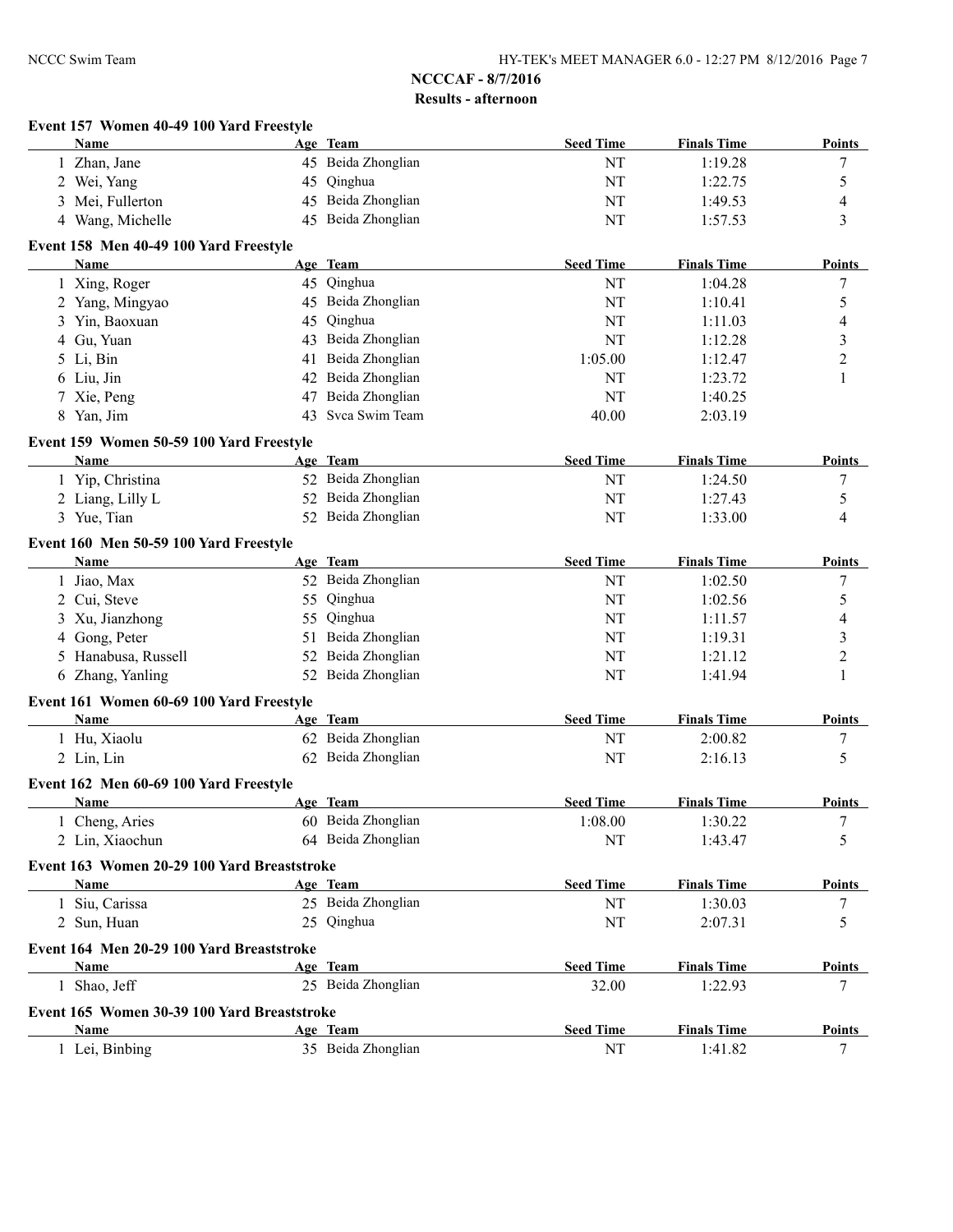|   | (Event 165 Women 30-39 100 Yard Breaststroke) |                    |                  |                    |                  |
|---|-----------------------------------------------|--------------------|------------------|--------------------|------------------|
|   | <b>Name</b>                                   | Age Team           | <b>Seed Time</b> | <b>Finals Time</b> | <b>Points</b>    |
|   | 2 Chen, Songjie                               | 35 Qinghua         | NT               | 1:59.75            | 5                |
|   | 3 Chen, Fei                                   | 35 Beida Zhonglian | NT               | 2:01.31            | 4                |
|   | 4 Li, Cindy                                   | 35 Qinghua         | NT               | 2:09.00            | 3                |
|   | Event 166 Men 30-39 100 Yard Breaststroke     |                    |                  |                    |                  |
|   | Name                                          | Age Team           | <b>Seed Time</b> | <b>Finals Time</b> | <b>Points</b>    |
|   | 1 Yang, Shougui                               | 35 Beida Zhonglian | NT               | 1:22.62            | 7                |
|   | 2 Nagaraj, Suraj                              | 38 Svca Swim Team  | NT               | 1:32.31            | 5                |
|   | Event 167 Women 40-49 100 Yard Breaststroke   |                    |                  |                    |                  |
|   | Name                                          | Age Team           | <b>Seed Time</b> | <b>Finals Time</b> | <b>Points</b>    |
|   | 1 Wei, Yang                                   | 45 Qinghua         | NT               | 1:37.00            | 7                |
|   | 2 Zhao, Bo                                    | 45 Beida Zhonglian | NT               | 1:41.75            | 5                |
|   | 3 Mei, Fullerton                              | 45 Beida Zhonglian | NT               | 1:54.09            | $\overline{4}$   |
|   | Event 168 Men 40-49 100 Yard Breaststroke     |                    |                  |                    |                  |
|   | Name                                          | Age Team           | <b>Seed Time</b> | <b>Finals Time</b> | <b>Points</b>    |
|   | 1 Hu, Brian                                   | 45 Beida Zhonglian | 1:18.00          | 1:20.22            | 7                |
|   | 2 Lu, Yanchen                                 | 42 Qinghua         | NT               | 1:22.22            | 5                |
|   | 3 Zhou, DI                                    | 46 Svca Swim Team  | 1:23.00          | 1:26.50            | 4                |
|   | 4 Huang, William                              | 44 Beida Zhonglian | NT               | 1:39.06            | 3                |
|   | Event 169 Women 50-59 100 Yard Breaststroke   |                    |                  |                    |                  |
|   | Name                                          | Age Team           | <b>Seed Time</b> | <b>Finals Time</b> | <b>Points</b>    |
|   | 1 Wu, Fengling                                | 52 Beida Zhonglian | NT               | 1:32.59            | 7                |
|   | 2 Yip, Christina                              | 52 Beida Zhonglian | NT               | 1:39.87            | 5                |
|   | 3 Zheng, Li                                   | 51 Beida Zhonglian | NT               | 1:53.59            | 4                |
| 4 | Wang, Xu                                      | 52 Beida Zhonglian | NT               | 1:58.13            | 3                |
|   | 5 Fang, Xiaobin                               | 55 Qinghua         | NT               | 2:08.25            | $\overline{2}$   |
|   | Event 170 Men 50-59 100 Yard Breaststroke     |                    |                  |                    |                  |
|   | Name                                          | Age Team           | <b>Seed Time</b> | <b>Finals Time</b> | <b>Points</b>    |
|   | 1 Deng, Edward                                | 55 Qinghua         | NT               | 1:17.69            | $\boldsymbol{7}$ |
|   | 2 Huang, Tao                                  | 55 Qinghua         | NT               | 1:20.08            | 5                |
|   | 3 Guan, Yu                                    | 55 Qinghua         | NT               | 1:31.06            | 4                |
|   | 4 Hanabusa, Russell                           | 52 Beida Zhonglian | NT               | 1:37.15            | $\mathfrak{Z}$   |
|   | 5 Yang, Jason                                 | 51 Svca Swim Team  | NT               | 2:09.25            | $\overline{2}$   |
|   | Event 171 Women 60-69 100 Yard Breaststroke   |                    |                  |                    |                  |
|   | Name                                          | Age Team           | <b>Seed Time</b> | <b>Finals Time</b> | <b>Points</b>    |
|   | 1 Hu, Xiaolu                                  | 62 Beida Zhonglian | NT               | 2:03.31            | 7                |
|   | 2 Fang, Linna                                 | 65 Qinghua         | NT               | 2:04.00            | 5                |
|   | 3 Lin, Lin                                    | 62 Beida Zhonglian | NT               | 2:15.19            | 4                |
|   | Event 172 Men 60-69 100 Yard Breaststroke     |                    |                  |                    |                  |
|   | Name                                          | Age Team           | <b>Seed Time</b> | <b>Finals Time</b> | <b>Points</b>    |
|   | 1 Wen, Sam                                    | 62 Beida Zhonglian | NT               | 1:37.06            | 7                |
|   | 2 Li, Jianhua                                 | 60 Beida Zhonglian | 1:42.00          | 1:52.08            | 5                |
|   | 3 Tian, Tony                                  | 62 Beida Zhonglian | NT               | 2:04.62            | 4                |
|   | Event 173 Women 20-29 100 Yard Backstroke     |                    |                  |                    |                  |
|   | Name                                          | Age Team           | <b>Seed Time</b> | <b>Finals Time</b> | <b>Points</b>    |
|   | 1 Shiramizu, Audrey                           | 21 Beida Zhonglian | NT               | 1:32.08            | 7                |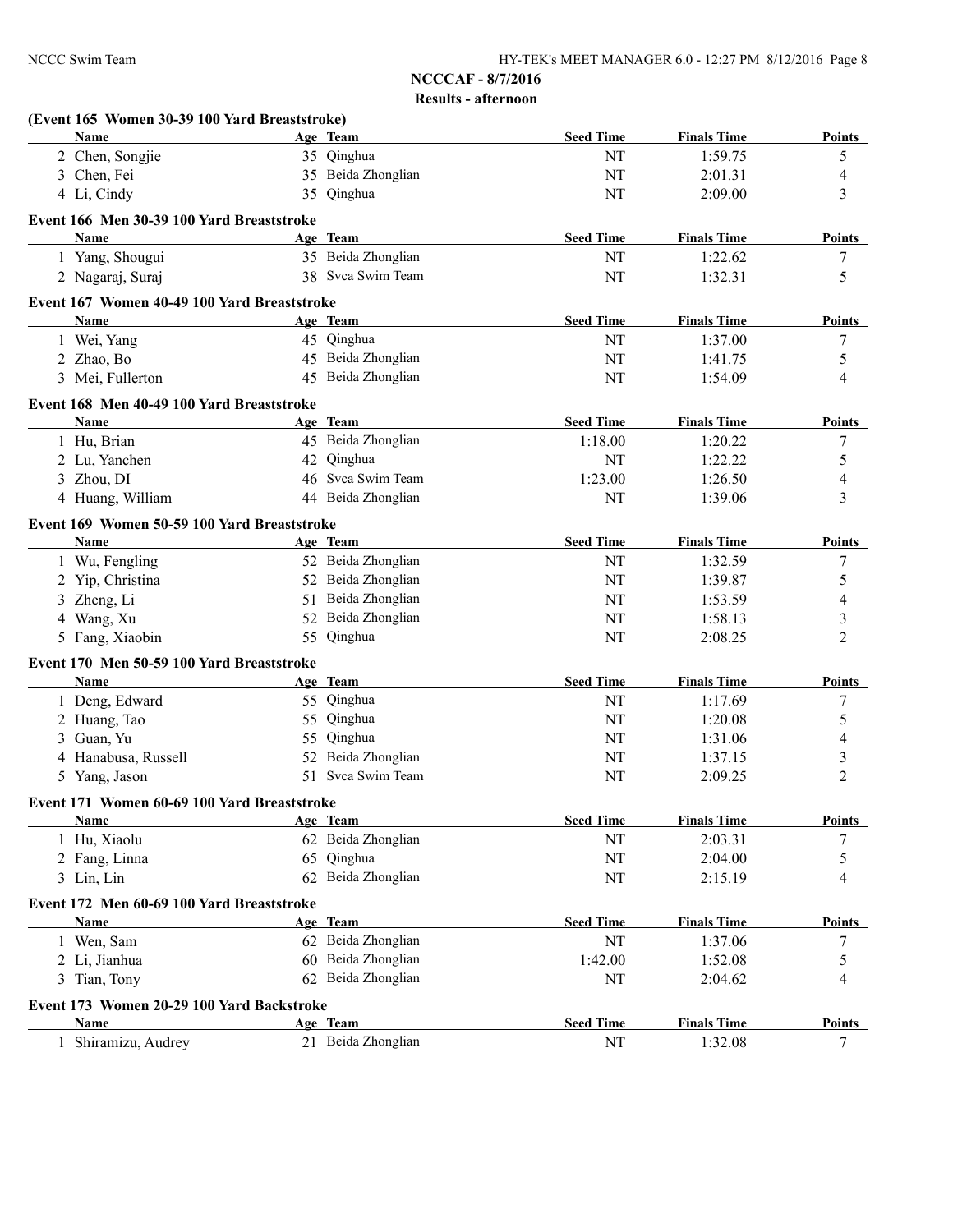| Event 177 Women 40-49 100 Yard Backstroke |                    |                  |                    |                |
|-------------------------------------------|--------------------|------------------|--------------------|----------------|
| <b>Name</b>                               | Age Team           | <b>Seed Time</b> | <b>Finals Time</b> | Points         |
| 1 Wei, Yang                               | 45 Qinghua         | NT               | 1:44.37            | 7              |
| 2 Pan, Connie                             | 45 Beida Zhonglian | NT               | 1:45.59            | 5              |
| Event 178 Men 40-49 100 Yard Backstroke   |                    |                  |                    |                |
| Name                                      | Age Team           | <b>Seed Time</b> | <b>Finals Time</b> | <b>Points</b>  |
| 1 Qian, Qiang                             | 45 Qinghua         | NT               | 1:19.28            | 7              |
| Event 179 Women 50-59 100 Yard Backstroke |                    |                  |                    |                |
| Name                                      | Age Team           | <b>Seed Time</b> | <b>Finals Time</b> | Points         |
| 1 Dong, Yan                               | 52 Beida Zhonglian | NT               | 1:37.60            | $\tau$         |
| 2 Yue, Tian                               | 52 Beida Zhonglian | NT               | 1:49.78            | 5              |
| 3 Fang, Linna                             | 65 Qinghua         | NT               | 1:56.09            | $\overline{4}$ |
| 4 Guo, Minny                              | 55 Qinghua         | NT               | 2:14.88            | 3              |
| Event 180 Men 50-59 100 Yard Backstroke   |                    |                  |                    |                |
| Name                                      | Age Team           | <b>Seed Time</b> | <b>Finals Time</b> | <b>Points</b>  |
| 1 Deng, Edward                            | 55 Qinghua         | NT               | 1:19.34            | 7              |
| 2 Jiao, Max                               | 52 Beida Zhonglian | NT               | 1:21.78            | 5              |
| 3 Zhang, Yi                               | 53 Beida Zhonglian | NT               | 1:35.35            | 4              |
| Event 181 Women 20-29 100 Yard Butterfly  |                    |                  |                    |                |
| Name                                      | Age Team           | <b>Seed Time</b> | <b>Finals Time</b> | <b>Points</b>  |
| 1 Tao, Li                                 | 25 Beida Zhonglian | NT               | 1:13.84            | 7              |
| Event 183 Women 30-39 100 Yard Butterfly  |                    |                  |                    |                |
| Name                                      | Age Team           | <b>Seed Time</b> | <b>Finals Time</b> | <b>Points</b>  |
| 1 Liu, Lushan                             | 36 Beida Zhonglian | NT               | 2:13.60            | 7              |
| <b>Event 187 Women 30-39 200 Yard IM</b>  |                    |                  |                    |                |
| Name                                      | Age Team           | <b>Seed Time</b> | <b>Finals Time</b> | <b>Points</b>  |
| 1 Liu, Lushan                             | 36 Beida Zhonglian | NT               | 4:26.28            | 7              |
|                                           |                    |                  |                    |                |
| Event 188 Men 30-39 200 Yard IM<br>Name   | Age Team           | <b>Seed Time</b> | <b>Finals Time</b> | Points         |
| 1 Lin, Lucky                              | 36 Qinghua         | NT               | 3:07.44            | 7              |
|                                           |                    |                  |                    |                |
| Event 189 Women 40-49 100 Yard IM         | Age Team           | <b>Seed Time</b> | <b>Finals Time</b> |                |
| Name<br>1 Zhan, Jane                      | 45 Beida Zhonglian |                  | 1:25.85            | <b>Points</b>  |
| 2 Wei, Yang                               | 45 Qinghua         | NT<br>NT         | 1:34.06            | 7<br>5         |
|                                           |                    |                  |                    |                |
| Event 190 Men 40-49 100 Yard IM           |                    |                  |                    |                |
| <b>Name</b>                               | Age Team           | <b>Seed Time</b> | <b>Finals Time</b> | <b>Points</b>  |
| 1 Qian, Qiang                             | 45 Qinghua         | $\rm{NT}$        | 1:22.17            | $\tau$         |
| 2 Yang, Mingyao                           | 45 Beida Zhonglian | $\rm{NT}$        | 1:22.31            | 5              |
| 3 Yin, Baoxuan                            | 45 Qinghua         | NT               | 1:25.85            | 4              |
| Event 191 Women 50-59 100 Yard IM         |                    |                  |                    |                |
| <b>Name</b>                               | Age Team           | <b>Seed Time</b> | <b>Finals Time</b> | <b>Points</b>  |
| 1 Wei, Wei                                | 52 Beida Zhonglian | $\rm{NT}$        | 1:49.78            | $\tau$         |
| 2 Yue, Tian                               | 52 Beida Zhonglian | $\rm{NT}$        | 1:53.31            | 5              |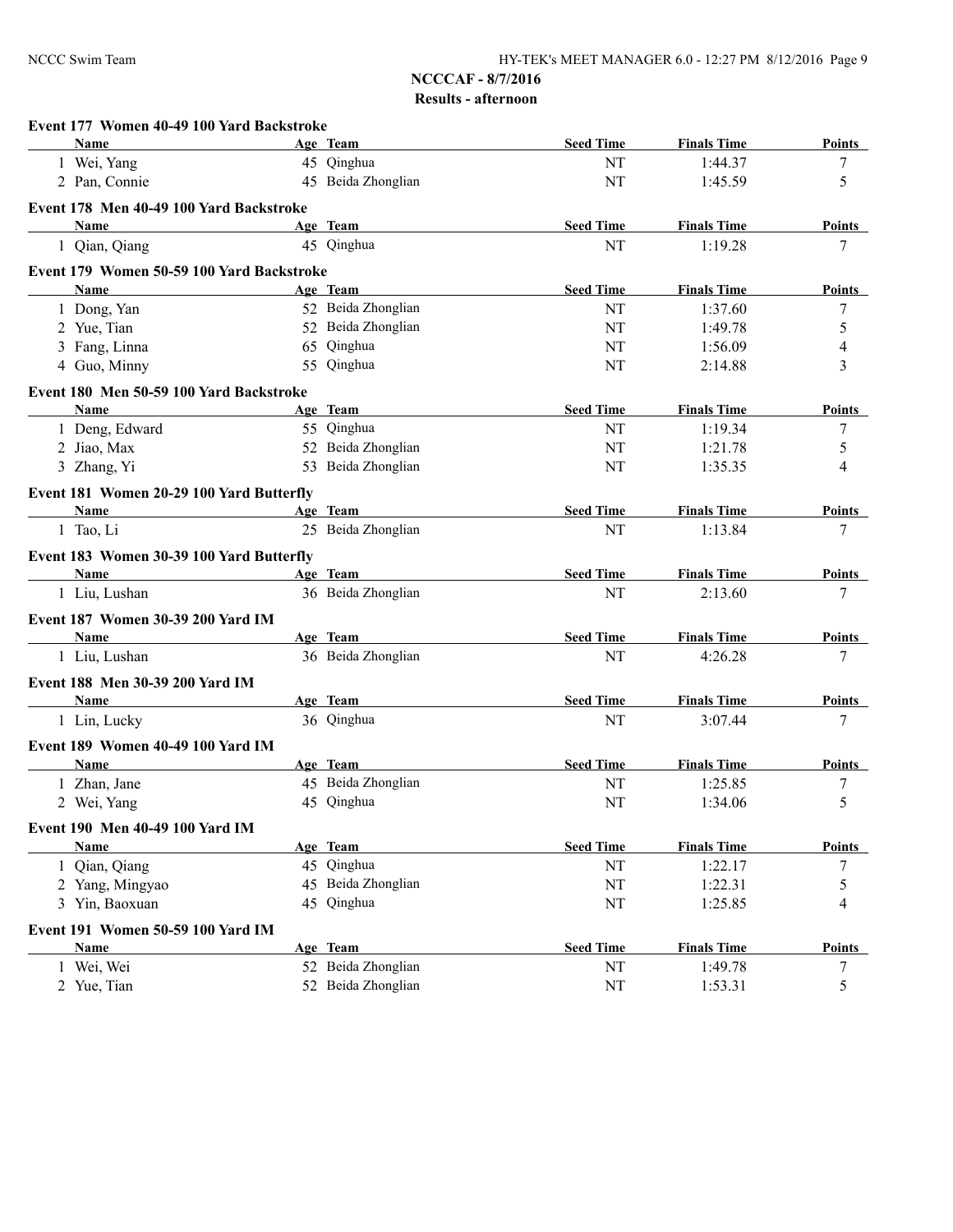#### **Event 192 Men 50-59 100 Yard IM**

| <b>Name</b>                                                | Age Team                  | <b>Seed Time</b> | <b>Finals Time</b> | <b>Points</b> |
|------------------------------------------------------------|---------------------------|------------------|--------------------|---------------|
| 1 Deng, Edward                                             | 55 Qinghua                | NT               | 1:11.16            | 7             |
| 2 Luo, Willison                                            | 52 Beida Zhonglian        | NT               | 1:14.19            | 5             |
| 3 Zhang, Yi                                                | Beida Zhonglian<br>53     | NT               | 1:23.12            | 4             |
| Sun, Liqian<br>4                                           | Beida Zhonglian<br>58     | NT               | 1:34.22            | 3             |
| Wu, Michael<br>5                                           | 52 Beida Zhonglian        | NT               | 1:41.75            | 2             |
| 6 Gong, Peter                                              | 51 Beida Zhonglian        | NT               | 1:44.22            | 1             |
| Event 194 Men 60-69 100 Yard IM                            |                           |                  |                    |               |
| Name                                                       | Age Team                  | <b>Seed Time</b> | <b>Finals Time</b> | <b>Points</b> |
| 1 Zhu, Yongcheng                                           | 69 Beida Zhonglian        | NT               | 1:49.66            | 7             |
| 2 Zheng, YC                                                | 63 Beida Zhonglian        | NT               | 2:02.59            | 5             |
|                                                            |                           |                  |                    |               |
| Event 195 Women 20-29 50 Yard Freestyle Relay              |                           |                  |                    |               |
| <b>Team</b>                                                | Relay                     | <b>Seed Time</b> | <b>Finals Time</b> | <b>Points</b> |
| 1 Beida Zhonglian                                          | A                         | NT               | 2:12.03            | 14            |
| 2 Qinghua                                                  | A                         | NT               | 2:52.50            | 10            |
| 3 Svca Swim Team                                           | A                         | NT               | 3:24.09            | 8             |
| Event 196 Men 20-29 50 Yard Freestyle Relay                |                           |                  |                    |               |
| <b>Team</b>                                                | Relay                     | <b>Seed Time</b> | <b>Finals Time</b> | <b>Points</b> |
| 1 Beida Zhonglian                                          | A                         | NT               | 1:58.88            | 14            |
| 2 Qinghua                                                  | A                         | NT               | 2:04.21            | 10            |
| Event 197 Women 30-39 50 Yard Freestyle Relay              |                           |                  |                    |               |
| <b>Team</b>                                                | Relay                     | <b>Seed Time</b> | <b>Finals Time</b> | <b>Points</b> |
|                                                            | A                         | NT               | 3:10.75            | 14            |
| 1 Qinghua                                                  | A                         | NT               |                    |               |
| 2 Beida Zhonglian                                          |                           |                  | 3:12.75            | 10            |
| Event 198 Men 30-39 50 Yard Freestyle Relay                |                           |                  |                    |               |
| <b>Team</b>                                                | Relay                     | <b>Seed Time</b> | <b>Finals Time</b> | <b>Points</b> |
| Qinghua<br>1                                               | A                         | NT               | 1:50.25            | 14            |
| 2 Svca Swim Team                                           | A                         | NT               | 2:14.75            | 10            |
| 3 Beida Zhonglian                                          | A                         | NT               | 2:16.97            | 8             |
| Event 199 Women 40-49 50 Yard Freestyle Relay              |                           |                  |                    |               |
| <b>Team</b>                                                | Relay                     | <b>Seed Time</b> | <b>Finals Time</b> | <b>Points</b> |
| 1 Qinghua                                                  | $\boldsymbol{\mathsf{A}}$ | NT               | 2:41.41            | 14            |
| 2 Beida Zhonglian                                          | A                         | NT               | 2:46.66            | 10            |
| 3 Beida Zhonglian                                          | B                         | NT               | 3:35.10            | 8             |
|                                                            |                           |                  |                    |               |
| Event 200 Men 40-49 50 Yard Freestyle Relay<br><b>Team</b> | Relay                     | <b>Seed Time</b> | <b>Finals Time</b> | <b>Points</b> |
|                                                            | A                         |                  | 2:05.31            |               |
| 1 Beida Zhonglian                                          | A                         | NT               |                    | 14            |
| 2 Svca Swim Team                                           | $\, {\bf B}$              | NT               | 2:14.60            | 10            |
| 3 Beida Zhonglian                                          |                           | NT               | 2:17.18            | 8             |
| Event 201 Women 50-59 50 Yard Freestyle Relay              |                           |                  |                    |               |
| <b>Team</b>                                                | Relay                     | <b>Seed Time</b> | <b>Finals Time</b> | <b>Points</b> |
| 1 Beida Zhonglian                                          | B                         | $\rm{NT}$        | 2:31.56            | 14            |
| 2 Beida Zhonglian                                          | A                         | NT               | 3:11.81            | 10            |
| Event 202 Men 50-59 50 Yard Freestyle Relay                |                           |                  |                    |               |
| <b>Team</b>                                                | Relay                     | <b>Seed Time</b> | <b>Finals Time</b> | <b>Points</b> |
| 1 Beida Zhonglian                                          | A                         | NT               | 1:53.72            | 14            |
|                                                            |                           |                  |                    |               |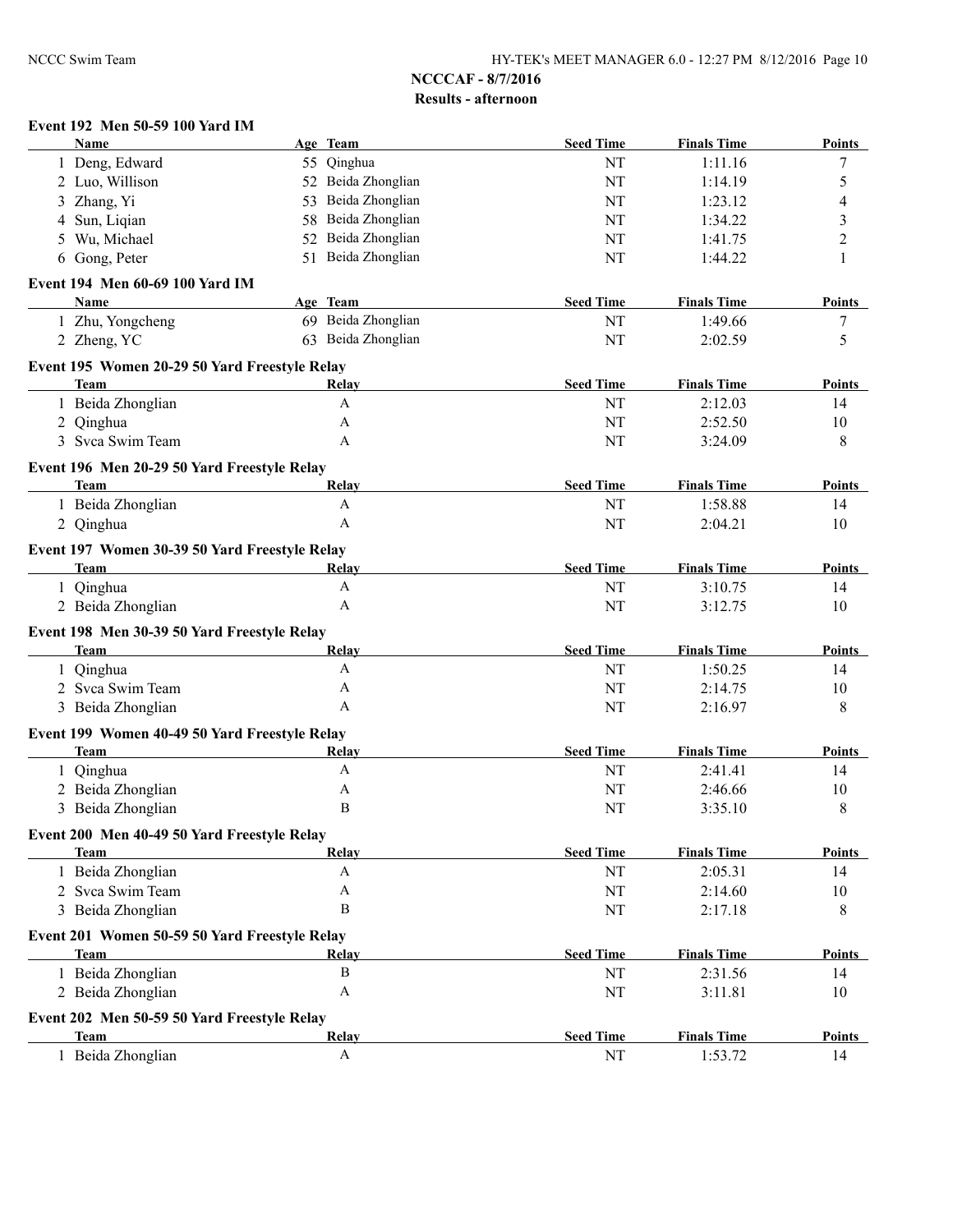| (Event 202 Men 50-59 50 Yard Freestyle Relay)<br><b>Team</b> | Relay                     | <b>Seed Time</b> | <b>Finals Time</b> | <b>Points</b> |
|--------------------------------------------------------------|---------------------------|------------------|--------------------|---------------|
| 2 Qinghua                                                    | $\mathbf{A}$              | NT               | 1:56.72            | 10            |
| 3 Beida Zhonglian                                            | $\mathbf C$               | <b>NT</b>        | 2:36.90            | 8             |
| Event 203 Women 60-69 50 Yard Freestyle Relay                |                           |                  |                    |               |
| <b>Team</b>                                                  | Relay                     | <b>Seed Time</b> | <b>Finals Time</b> | <b>Points</b> |
| 1 Beida Zhonglian                                            | A                         | NT               | 3:34.03            | 14            |
|                                                              |                           |                  |                    |               |
| Event 204 Men 60-69 50 Yard Freestyle Relay                  |                           |                  |                    | <b>Points</b> |
| <b>Team</b>                                                  | Relay<br>$\mathbf{A}$     | <b>Seed Time</b> | <b>Finals Time</b> |               |
| 1 Beida Zhonglian                                            | $\bf{B}$                  | NT               | 2:36.81            | 14            |
| 2 Beida Zhonglian                                            |                           | <b>NT</b>        | 2:56.65            | 10            |
| Event 206 Men 70-100 50 Yard Freestyle Relay                 |                           |                  |                    |               |
| <b>Team</b>                                                  | Relay                     | <b>Seed Time</b> | <b>Finals Time</b> | Points        |
| 1 Beida Zhonglian                                            | A                         | <b>NT</b>        | 2:55.81            | 14            |
| Event 207 Women 20-29 50 Yard Medley Relay                   |                           |                  |                    |               |
| <b>Team</b>                                                  | Relay                     | <b>Seed Time</b> | <b>Finals Time</b> | <b>Points</b> |
| 1 Beida Zhonglian                                            | $\mathbf{A}$              | NT               | 2:50.60            | 14            |
| 2 Beida Zhonglian                                            | $\bf{B}$                  | NT               | 2:55.66            | 10            |
| 3 Qinghua                                                    | A                         | NT               | 3:10.60            | 8             |
| 4 Svca Swim Team                                             | A                         | <b>NT</b>        | 3:20.65            | 6             |
| Event 208 Men 20-29 50 Yard Medley Relay                     |                           |                  |                    |               |
| <b>Team</b>                                                  | Relay                     | <b>Seed Time</b> | <b>Finals Time</b> | <b>Points</b> |
| 1 Qinghua                                                    | $\mathbf{A}$              | NT               | 2:16.57            | 14            |
| 2 Beida Zhonglian                                            | A                         | <b>NT</b>        | 2:21.69            | 10            |
|                                                              |                           |                  |                    |               |
| Event 209 Women 30-39 50 Yard Medley Relay<br><b>Team</b>    | Relay                     | <b>Seed Time</b> | <b>Finals Time</b> | <b>Points</b> |
| 1 Qinghua                                                    | $\mathbf{A}$              | NT               | 3:30.25            | 14            |
| 2 Beida Zhonglian                                            | A                         | <b>NT</b>        | 3:33.94            | 10            |
|                                                              |                           |                  |                    |               |
| Event 210 Men 30-39 50 Yard Medley Relay                     |                           |                  |                    |               |
| <b>Team</b>                                                  | Relay                     | <b>Seed Time</b> | <b>Finals Time</b> | <b>Points</b> |
| 1 Qinghua                                                    | A                         | NT               | 2:15.41            | 14            |
| 2 Svca Swim Team                                             | A                         | NT               | 2:31.09            | 10            |
| 3 Beida Zhonglian                                            | A                         | <b>NT</b>        | 2:44.06            | 8             |
| Event 211 Women 40-49 50 Yard Medley Relay                   |                           |                  |                    |               |
| l'eam                                                        | <u> Relay</u>             | <b>Seed Time</b> | <b>Finals Time</b> | <b>Points</b> |
| 1 Beida Zhonglian                                            | A                         | NT               | 2:54.76            | 14            |
| Qinghua<br>2                                                 | $\boldsymbol{A}$          | NT               | 3:15.72            | $10\,$        |
| 3 Beida Zhonglian                                            | $\, {\bf B}$              | NT               | 4:07.81            | 8             |
| Event 212 Men 40-49 50 Yard Medley Relay                     |                           |                  |                    |               |
| <b>Team</b>                                                  | Relay                     | <b>Seed Time</b> | <b>Finals Time</b> | <b>Points</b> |
| 1 Beida Zhonglian                                            | $\mathbf{A}$              | NT               | 2:21.34            | 14            |
| 2 Svca Swim Team                                             | A                         | NT               | 2:41.44            | $10\,$        |
| 3 Beida Zhonglian                                            | B                         | NT               | 2:55.25            | 8             |
|                                                              |                           |                  |                    |               |
| Event 213 Women 50-59 50 Yard Medley Relay<br><b>Team</b>    | <b>Relay</b>              | <b>Seed Time</b> | <b>Finals Time</b> | <b>Points</b> |
|                                                              | $\boldsymbol{\mathsf{A}}$ | NT               | 2:44.25            |               |
| 1 Beida Zhonglian                                            | $\, {\bf B}$              |                  |                    | 14            |
| 2 Beida Zhonglian                                            |                           | $\rm{NT}$        | 3:20.60            | 10            |